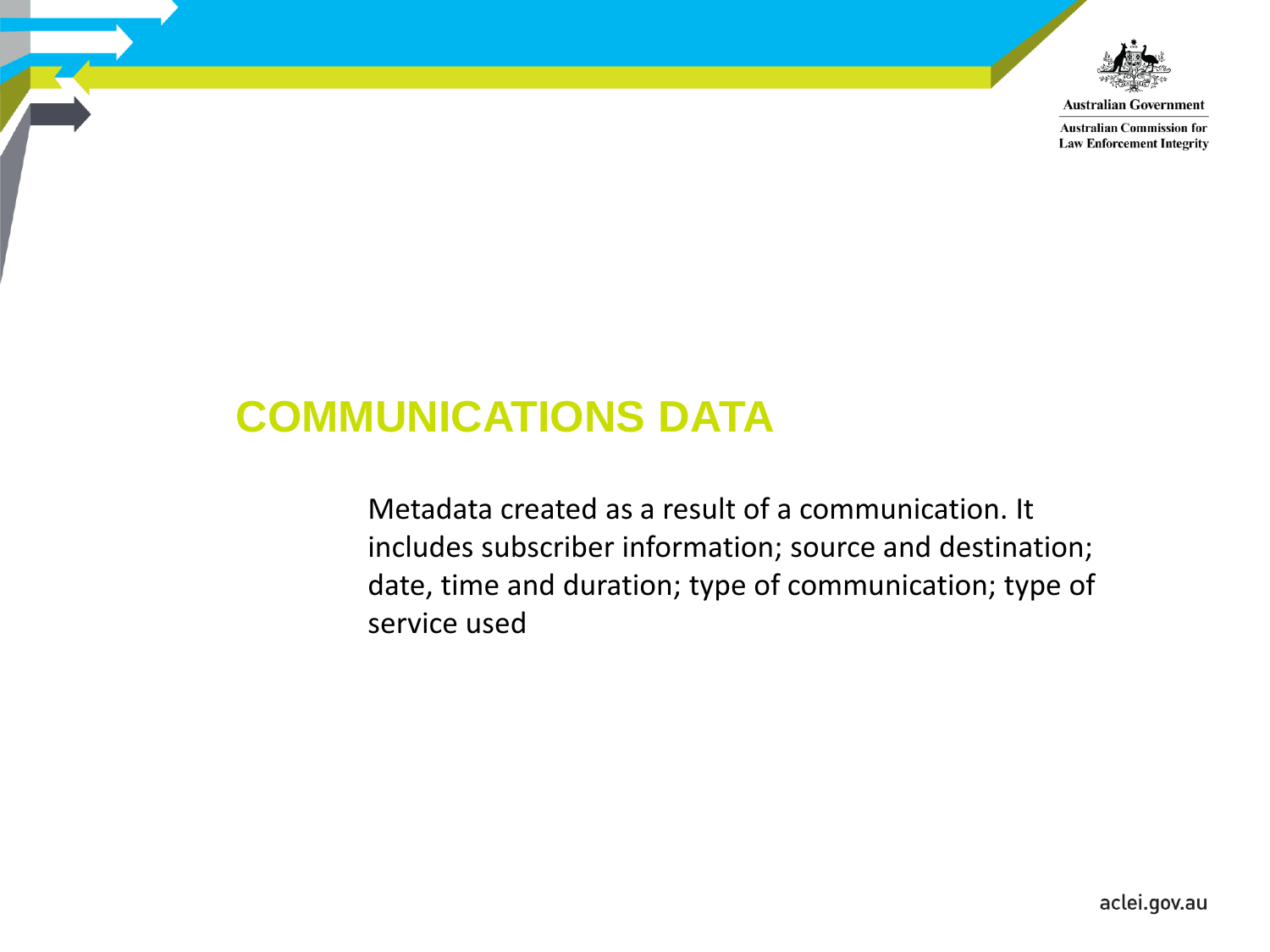

Australian Governmen **Australian Commission for** 

**Law Enforcement Integrity** 

# DATA: AUTHORISATIONS, NOT WARRANTS

# 2 types of authorisations

- Existing: data which already exists at the time the authorisation is given
- Prospective: data which comes into existence during the period for which the authorisation is in force. Single authorisation may also authorise existing data.

# 'Authorised officers' can issue authorisations

- Section 5AB authorised officers
- EDs, Director Intel, Investigations, Sydney

#### Thresholds

• Higher threshold for prospective than existing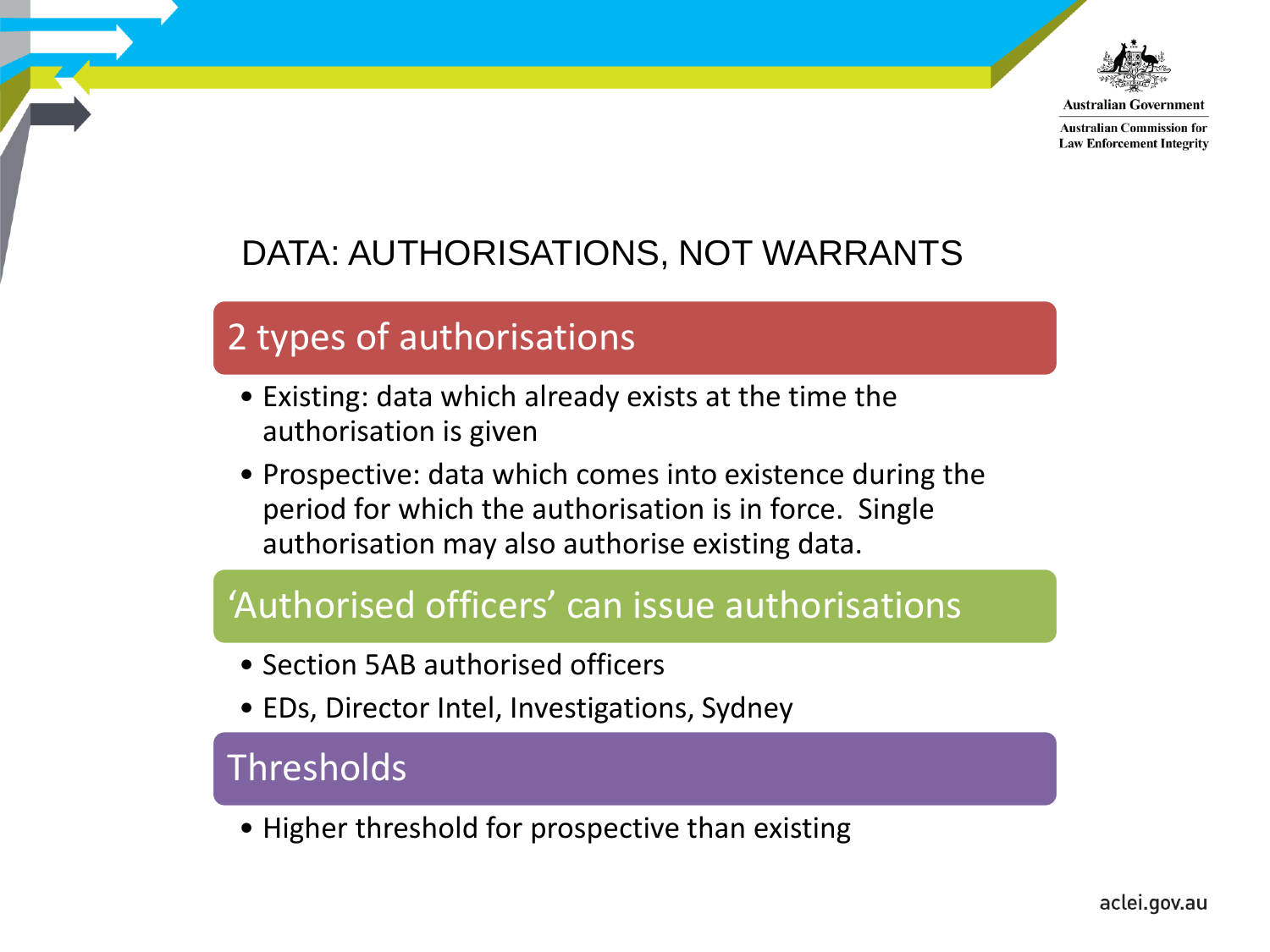

**Australian Government** 

**Australian Commission for Law Enforcement Integrity** 

# DATA: AUTHORISATION THRESHOLDS

| <b>Existing Data</b>                                                                     | <b>Prospective Data</b>                                                                                              |
|------------------------------------------------------------------------------------------|----------------------------------------------------------------------------------------------------------------------|
| Disclosure is reasonably<br>necessary for the enforcement<br>of the criminal law (s 178) | Disclosure is reasonably<br>necessary for the investigation<br>of a serious offence, or a 3-<br>year offence (s 180) |
| AND                                                                                      | <b>AND</b>                                                                                                           |
| <b>Privacy considerations (s 180F)</b>                                                   | Privacy considerations (s 180F)                                                                                      |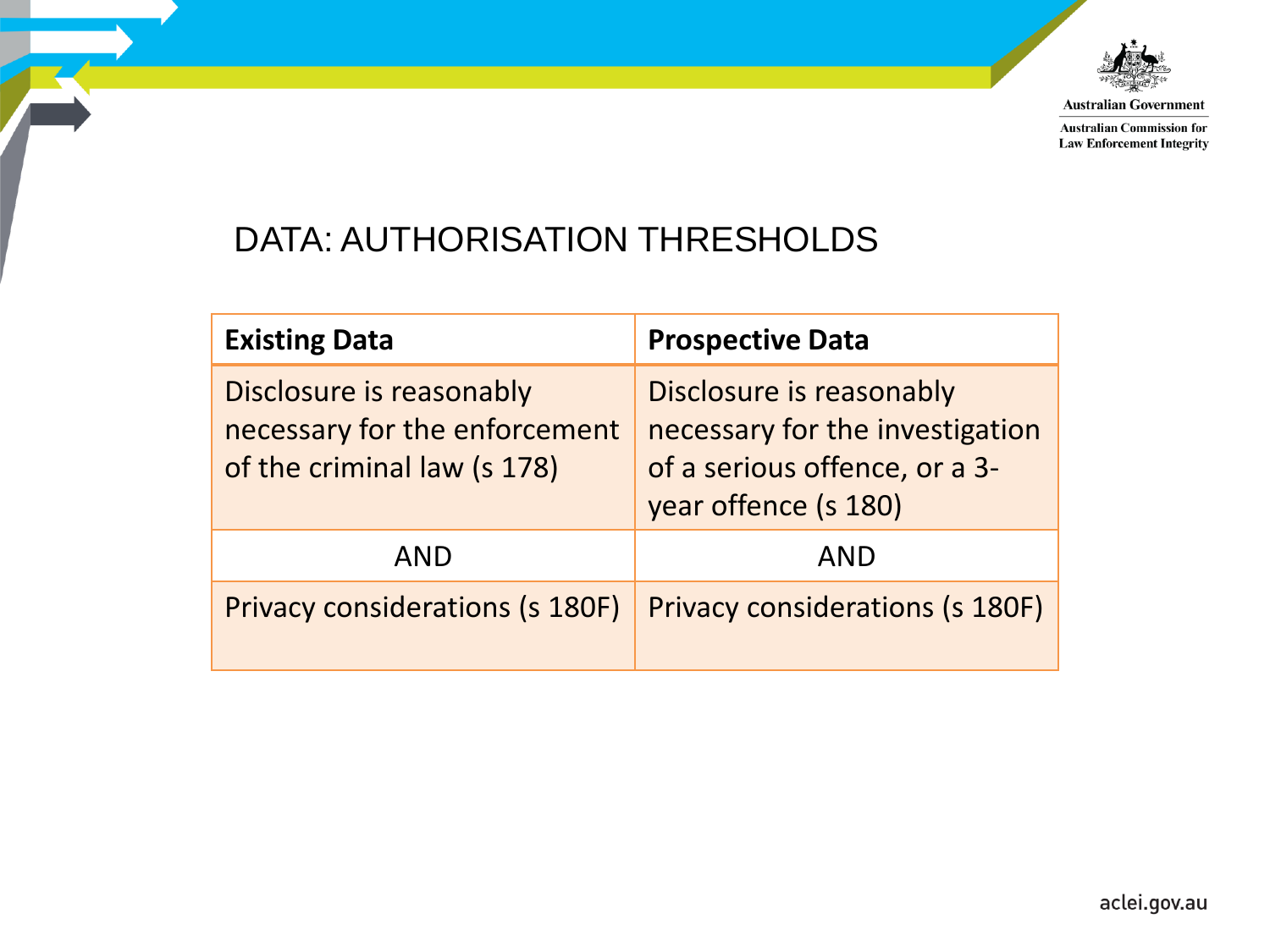

**Australian Government Australian Commission for** 

**Law Enforcement Integrity** 

### DATA: PRIVACY CONSIDERATIONS

**The authorised officer must be satisfied on reasonable grounds that any interference with the privacy of any person(s) is justifiable and proportionate, having regard to:** 

> • the gravity of any conduct in relation to which the authorisation is sought, including the seriousness of the offence

The likely relevance and usefulness of the information; and

•The reason for the disclosure.

**Authorisations must include a statement section 180F is satisfied.** 

**Records must be kept to demonstrate that authorisations were properly made.**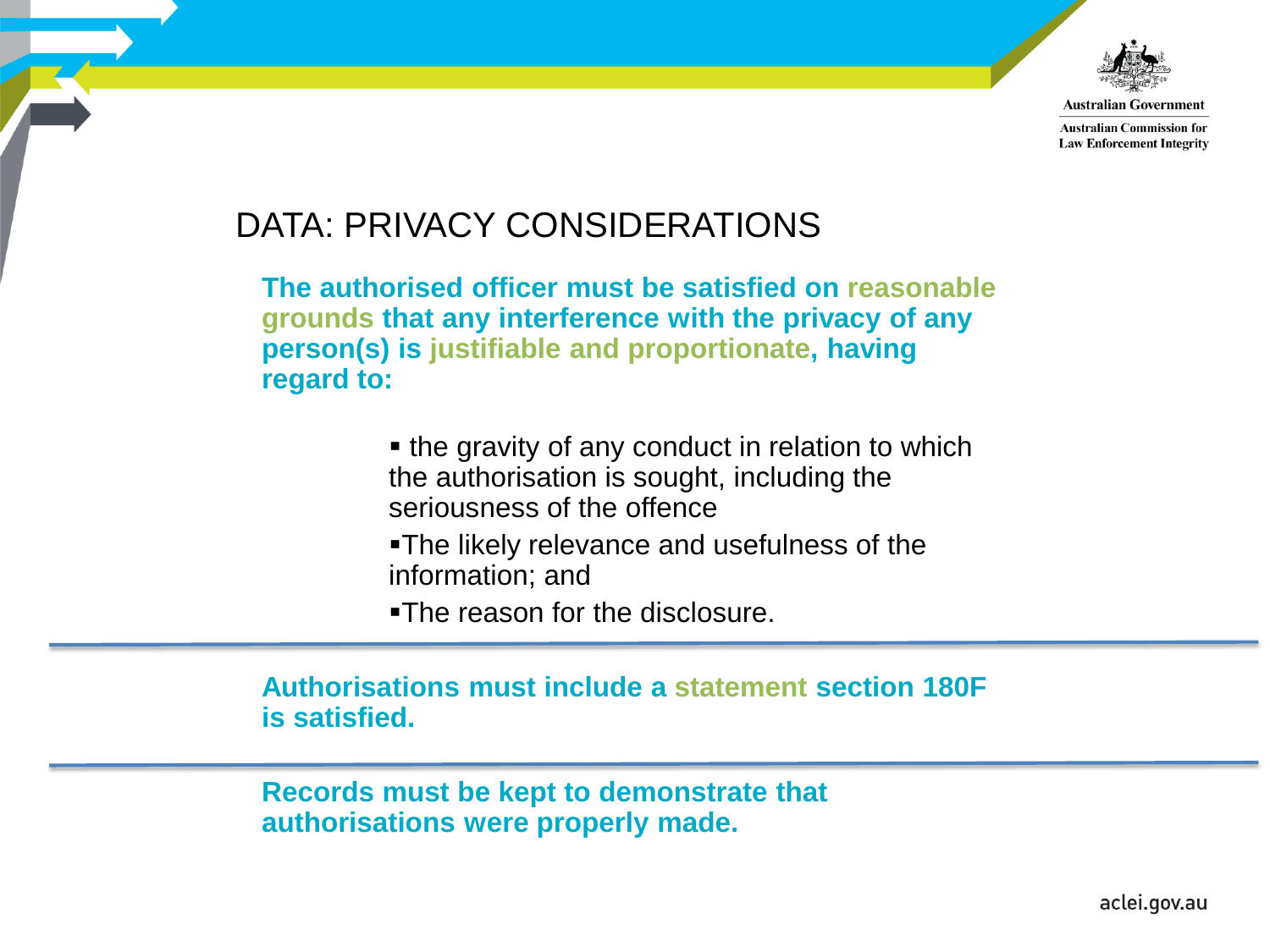

**Australian Government** 

**Australian Commission for Law Enforcement Integrity** 

#### DATA: AUTHORISATION PROCESS

1. Complete an internal authorisation request and get it approved by an authorised officer

2. Authorised officer will produce an external minute to the carrier (unless it is an IPND check, in which case the Director Strategic Intel executes this)

3. For existing data, the case officer will liaise with the carrier. For prospective, the Assistant Director Operation Support will do so via the AFP.

4. ACLEI receives the data

aclei.gov.au